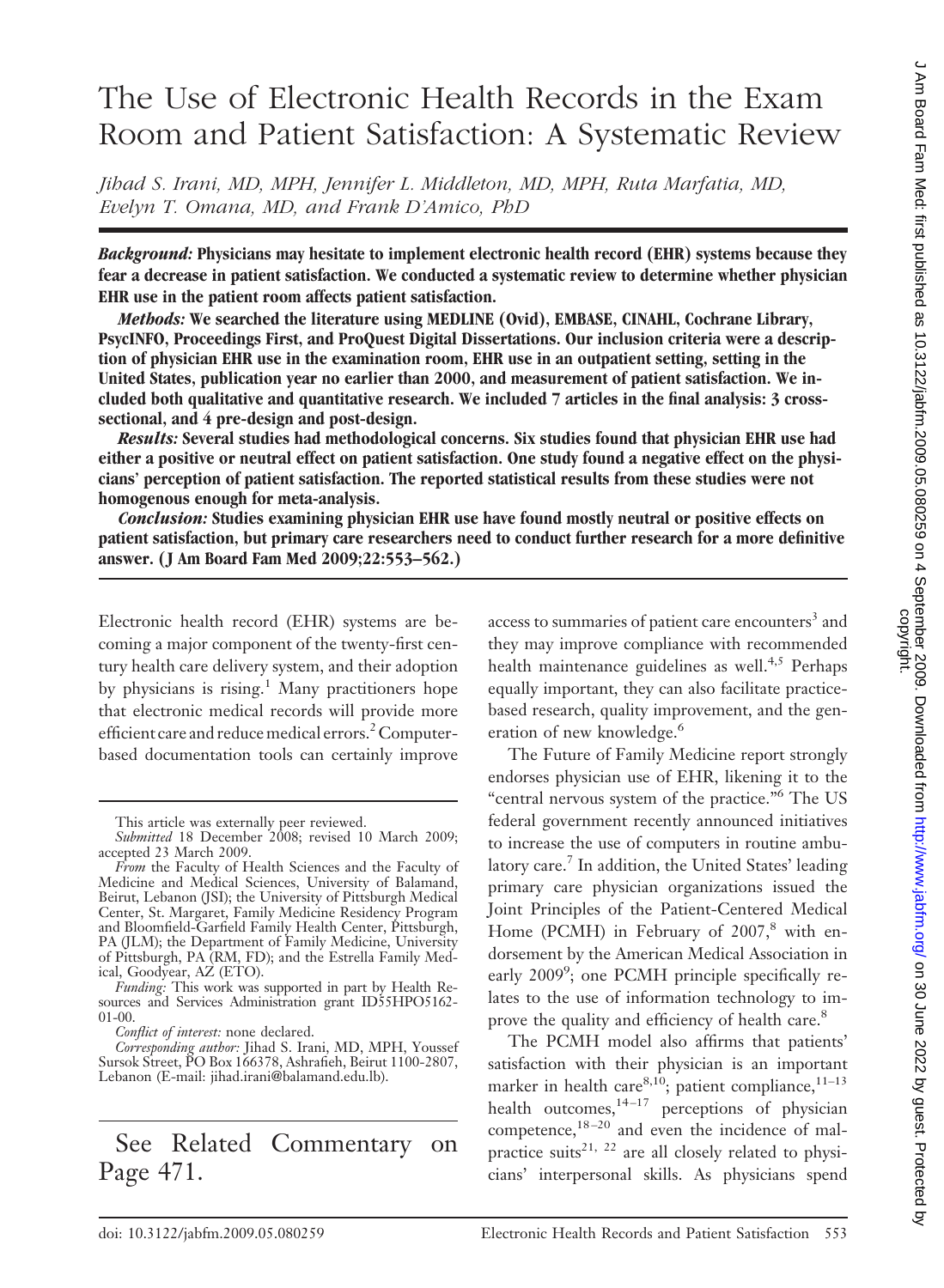more time interacting with the computer, though, some worry that they may have less time to interact effectively with their patients.<sup>23</sup> Specific fears include a loss of eye contact, less opportunity for psychosocial discussion, and decreased sensitivity to patient responses because of missed nonverbal communication cues.23 Researchers have explored the validity of these concerns since the introduction of the ambulatory EHR in the 1970s.

Several studies in the 1980s and 1990s examined the impact on patients of physician computer use in the examination room, including a systematic review that found that both practitioners and patients were concerned about the possible negative impact of computers on the doctor-patient relationship.<sup>24</sup> Because of refinements and improvements in software design since then, however, these early studies are less applicable to the physicians of today.

More recently, another systematic review in 2004 studied the effect of physician computer use on the quality of care, but it evaluated patient satisfaction only within the context of other studies.<sup>25</sup> Studies performed in primary care environments during the mid-1990s raised concerns about the potential impact of computer-based documentation on patient satisfaction<sup>26</sup> and patient-physician communication.4,27

No twenty-first century systematic review has yet attempted to provide a definitive answer to these concerns. Our systematic review seeks to examine the impact on patient satisfaction of physician computer use during the ambulatory patient encounter.

#### **Methods**

#### *Study Selection*

We performed an extensive search of the literature from January 2000 until March 2008 using MED-LINE (Ovid), EMBASE, CINAHL, Cochrane Library, PsycINFO, Proceedings First, and ProQuest Digital Dissertations. In addition, we manually searched the citations of the final selection of articles and we used the Web of Science Citation Index to examine articles that cited our selected list. Search strategies were specific to the databases and included Medical Subject Headings associated with keywords that reflected EHRs, patient satisfaction, and the outpatient setting. Two reviewers performed this initial search independently.

We sought to include only studies describing EHR use in the examination room, in an outpatient office setting, published after the year 2000, written in English, performed in the United States, and specifically measuring patient satisfaction as an outcome. We retrieved all papers that addressed the research question in the first screen, regardless of the study design. We excluded editorials, letters, and conceptual papers.

After the first screen, 2 reviewers independently examined the titles and, if needed, abstracts of the retrieved articles to determine which articles were potentially relevant for our analysis (Figure 1). A third reviewer settled any disagreement between the 2 reviewers as was necessary at each stage of the process.

#### *Evaluation Process*

Previous systematic reviews have used scoring systems to assess the validity of studies selected for review. However, existing scoring systems do not provide adequate breadth and depth of criteria to evaluate the wide scope of study methodologies in our set of studies. Thus we will report individual study characteristics without using a scoring system.

#### *Data Extraction and Pooling*

Two reviewers (ETO and RM) independently extracted relevant data from each article into a structured spreadsheet. Source, setting, EHR system used, study design and characteristics, population, year, and reported results were noted. A third reviewer (JSI) reviewed the extracted data tables and confirmed their accuracy.

Of the 7 articles in this review, 2 (Joos et al,  $2^8$ ) and Rouf et  $al^{23}$ ) only give post-EHR information and hence could not be considered for any type of meta-analysis comparing patient satisfaction scores of both before and after EHR implementation.

Of the remaining 5 articles, which do give some before and after implementation results, 2 Gadd and Penrod articles  $(2000^8 \text{ and } 2001^2)$  give physician satisfaction results on 5-point Likert scales. In these articles, physicians were either asked to rate the rapport they had with their patients before and after EHR implementation on how they perceived the quality of care.

The other 3 articles (Garrison et al,  $30$  Hsu et al,  $2$ and Johnson et  $al<sup>31</sup>$ ) give patient satisfaction results in percentage format; that is, what percent rated their overall care as either "excellent" or "very good." Even if all 5 papers reported their results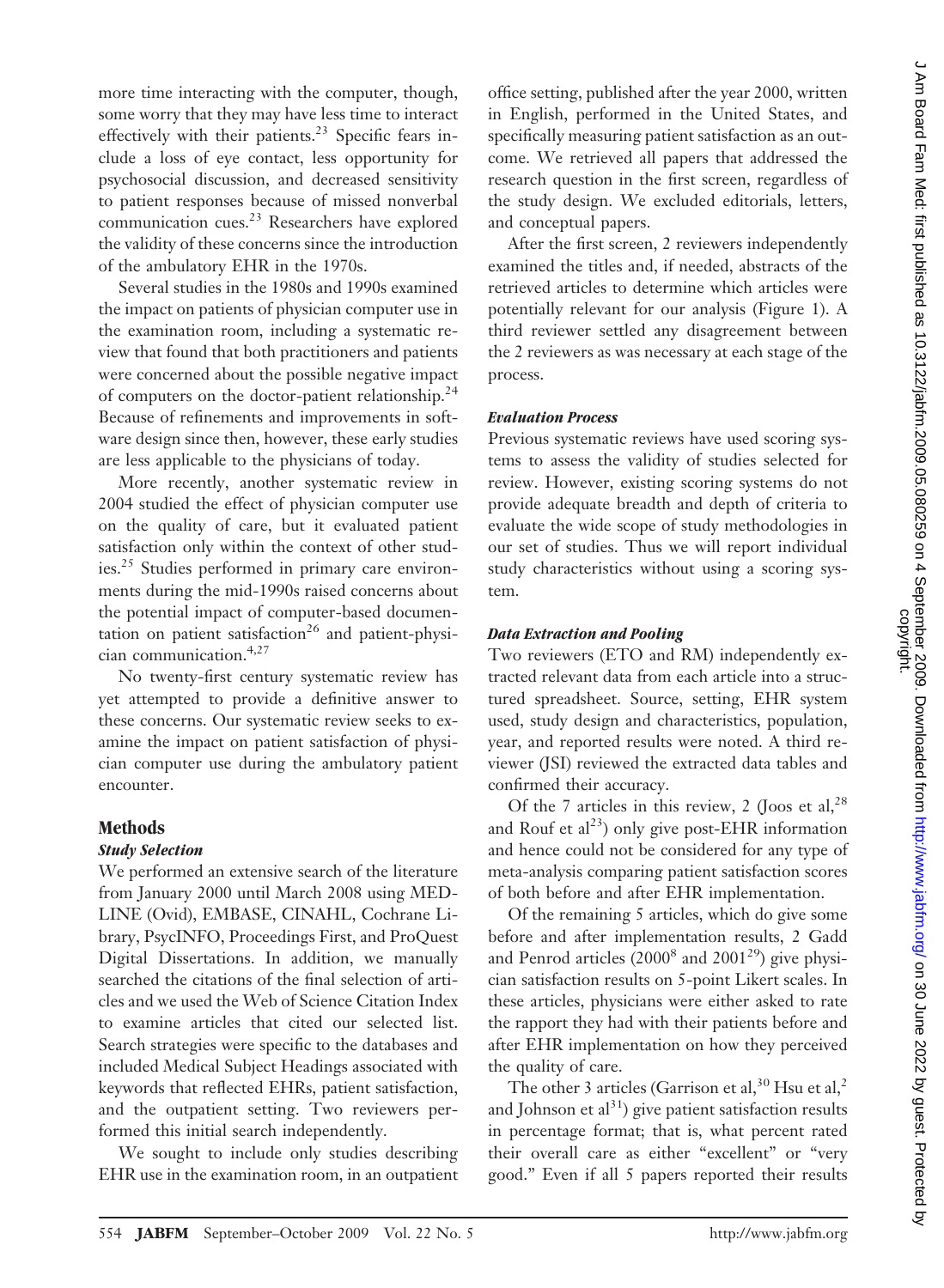

**Figure 1. Study inclusion process. EHR, electronic health record.**

using similar statistics (such as all Likert scores), we still think that, because 2 articles sampled physicians and 3 sampled patients, the individuals cited in these articles are too different; therefore, pooling the responses from these articles would not be appropriate.

# **Results**

Of the original 2103 studies obtained in the first screen, 72 articles' titles and abstracts indicated possible fulfillment of the inclusion criteria; we obtained and reviewed these articles in full.

We excluded the majority of the 72 reviewed articles because of no mention of EHR in the examination room (42 articles) or of patient satisfaction as one of the outcomes (47 articles). Two reviewers independently read and judged those 72 articles against our inclusion criteria, resulting in our final list of 7 articles to include in the analysis. Of these 7 articles, 3 were cross-sectional and 4 had a design studying results before and after EHR implementation. No qualitative studies met our inclusion criteria. Overall, the studies were quite disparate in design, participants, and findings.

#### *Study Designs*

All were single-site studies. Three used commercial EHR systems, 3 used noncommercial systems, 2 of the studies were performed by the same author(s), and one did not describe the type of system used. Three used a cross-sectional design and 4 used a predesign/postdesign (Table 1). Only 2 justified their sample size. Methodological design details of the 7 articles may be found in Table 2*.*

# *Study Participants*

Mean age of the patients ranged from 46 to 71.8 years of age.<sup>2,8,23,28-31</sup> Age of physicians was less consistently and precisely characterized. Response rates varied widely for both patients and physicians. The proportion of male to female patients also varied widely. Demographic data about physicians was not consistently gathered across the studies (Table 1).

#### *Cross-Sectional Studies' Findings*

The 3 cross-sectional studies that we examined found either neutral (Rouf et  $al^{23}$  and Joos et  $al^{28}$ ) or positive (Gadd and Penrod<sup>8</sup>) patient attitudes about physician EHR use during the outpatient visit, although these attitudes sometimes varied with the physician's level of experience (Table 3).

Rouf et al<sup>23</sup> surveyed 155 adult patients from a Veterans Affairs primary care clinic and explored how physician experience modifies the impact of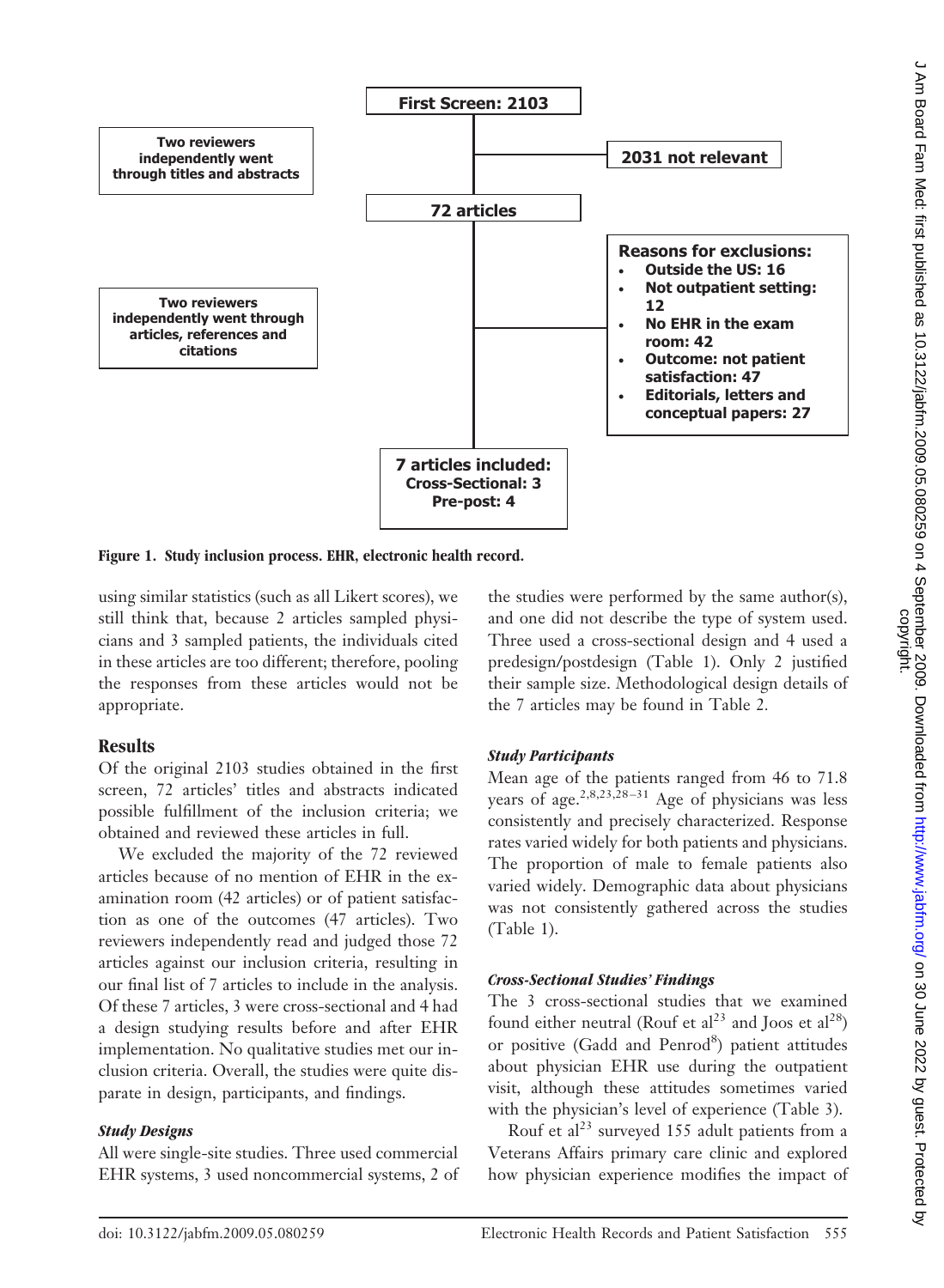75 physicians (97%) before mean age, 42 years; 36% 75 physicians (97%) before implementation; average mean age, 42 years; 36% male; 6 years in practice implementation; average 33 (9 faculty, 24 residents) 33 (9 faculty, 24 residents) 3 years' experience with male; 6 years in practice  $32$ ); mean age,  $30$  years;<br> $68\%$  male;  $2.2$  years in 3 years' experience with 32); mean age, 30 years; Physicians Description Before implementation of Before implementation of 8 (out of 17 primary care Author Setting Description EHR Used Study Design Patients Description Patients Description Physicians Description 8 (out of 17 primary care EHR: 25% male, 44% 38% male, 21% PGY1 46 (out of 70 physicians)<br> $37\%$  younger than 30 years of age 68% male; 2.2 years in EHR implementation EHR: 25% male, 44% After implementation: 38% male, 21% PGY1 men); average age, 37 Not described 46 (out of 70 physicians) men); average age, 37 EHR implementation After implementation: 37% younger than 30 2 nurse practitioners physicians in internal Median of 5 years in Residents: 12 (out of and 95 faculty (70%) and 95 faculty (70%) physicians in internal Faculty: 11 (out of 18); Residents: 12 (out of 2 nurse practitioners medicine and family Median of 5 years in Faculty: 11 (out of 18); medicine and family 5 faculty (2 women, 3  $\,$ 5 faculty (2 women, 3 (both significantly practice)<br>Age not described Age not described (both significantly age, 40 years age, 40 years after EHR after EHR 54% male 54% male different) practice practice PGY1 years EHR Pediatric population (<18 months) for Age 19 to 83 years (median, 45 years); 18 months) for Age 19 to 83 years (median, 45 years); No patients characteristics described Analyzed 200 before and 304 after 6 patients/physician (internist) 155 Analyzed 200 before and 304 after  $32\%$  with college degree<br>107 before EHR implementation; 6 patients/physician (internist) 155 No patients characteristics described 107 before EHR implementation; 81 and 125 after implementation 81 and 125 after implementation Group faculty: mean age, 72 years, Group residents: mean age, 69.5 implementation; 221 encounters Cross-sectional Group faculty: mean age, 72 years; implementation; 221 encounters Group residents: mean age, 69.5 49 encounters before EHR 37% "unsophisticated" with 149 encounters before EHR 37% "unsophisticated" with Patients Description Patients with hypertension, Patients with hypertension, 32% with college degree 124 encounters analyzed 124 encounters analyzed 165 surveys analyzed EHR implementation EHR implementation after implementation after implementation 165 surveys analyzed Mean age, 64 years Pediatric population ( Mean age, 64 years years; 93.5% male years; 93.5% male Mean age, 55 years Mean age, 55 years Parents surveyed well child exams Parents surveyed well child exams 56.5% women computer use 56.5% women computer use  $64\%$  women dyslipidemia 64% women dyslipidemia Not described 100% male 100% male analyzed Pre/post implementation for Epicare, commercial Pre/post implementation for patient satisfaction before Physicians' perception of patient satisfaction before Pre (historical)/post (1 year Physicians' perception of only postimplementation only postimplementation and 6 months after EHR and 6 months after EHR Pre (historical)/post (1 year implementation of EHR implementation of EHR Pre (2 years before EHR)/ In-house developed Pre (2 years before EHR)/ Pre (2 months prior)/post physicians' perceptions; Physicians' perception of Epic systems Pre (2 months prior)/post physicians' perceptions; Epicare, commercial Physicians' perception of (1 and 7 months after) (1 and 7 months after) Patients surveyed 6 Patients surveyed 6 Study Design after EHR) survey patient satisfaction after EHR) survey patient satisfaction implementation implementation Cross-sectional months after Unknown Cross-sectional Cross-sectional months after for patients post Clictate, non commercial, Clictate, non commercial, developed by author developed by author Epicare, commercial Epicare, commercial In-house developed EHR Used VA system, non VA system, non commercial commercial Epic systems Unknown Single center, university based, Single center, university based, Single center, academic family VA system Primary care clinic Gadd (2000) Single center, university based, Gadd (2001) Single center, university based, in an academic hospital; TN in an academic hospital; TN Garrison (2002) Single center, academic family medicine, renal, pulmonary, medicine, renal, pulmonary, Single center, Hospital-based Rouf (2006) VA system Primary care clinic Rehabilitation department, Permanente, Portland, OR Johnson (2005) Single center, Hospital-based care and urgent care clinic Rehabilitation department, Permanente, Portland, OR Adult ambulatory primary care and urgent care clinic geriatrics, ID, Pittsburgh, Adult ambulatory primary geriatrics, ID, Pittsburgh, medicine clinic, Midwest medicine clinic, Midwest pediatric teaching clinic pediatric teaching clinic Rehabilitation, internal Rehabilitation, internal Physical Medicine and Physical Medicine and Physical Medicine and Physical Medicine and Single center, Kaiser Hsu (2005) Single center, Kaiser Setting Pittsburgh, PA Pittsburgh, PA Single center Joos (2006) Single center PA NY Garrison (2002) Johnson (2005) Gadd (2001) **Gadd** (2000) Rouf (2006) Joos (2006) Hsu (2005) Author

J Am Board Fam Med: first published as 10.3122/jabfm.2009.05.080259 on 4 September 2009. Downloaded from http://www.jabfm.org/ on 30 June 2022 by guest. Protected by<br>copyright. d 2022 by guest. Protected as 10.3122/jabi/in.org/ June 2009.0802. Downloaded from Board Fam Media 10.009. Downloaded from Media Media 10.02. Dy guest. Protected by guest. Protected by guest. Protected from Digitm.org/ Jun

EHR, electronic health record; ID, infectious disease; PGY1, postgraduate year 1; VA, Veterans Affairs.

EHR, electronic health record; ID, infectious disease; PGY1, postgraduate year 1; VA, Veterans Affairs.

**Table 1. Description of Studies**

Table 1. Description of Studies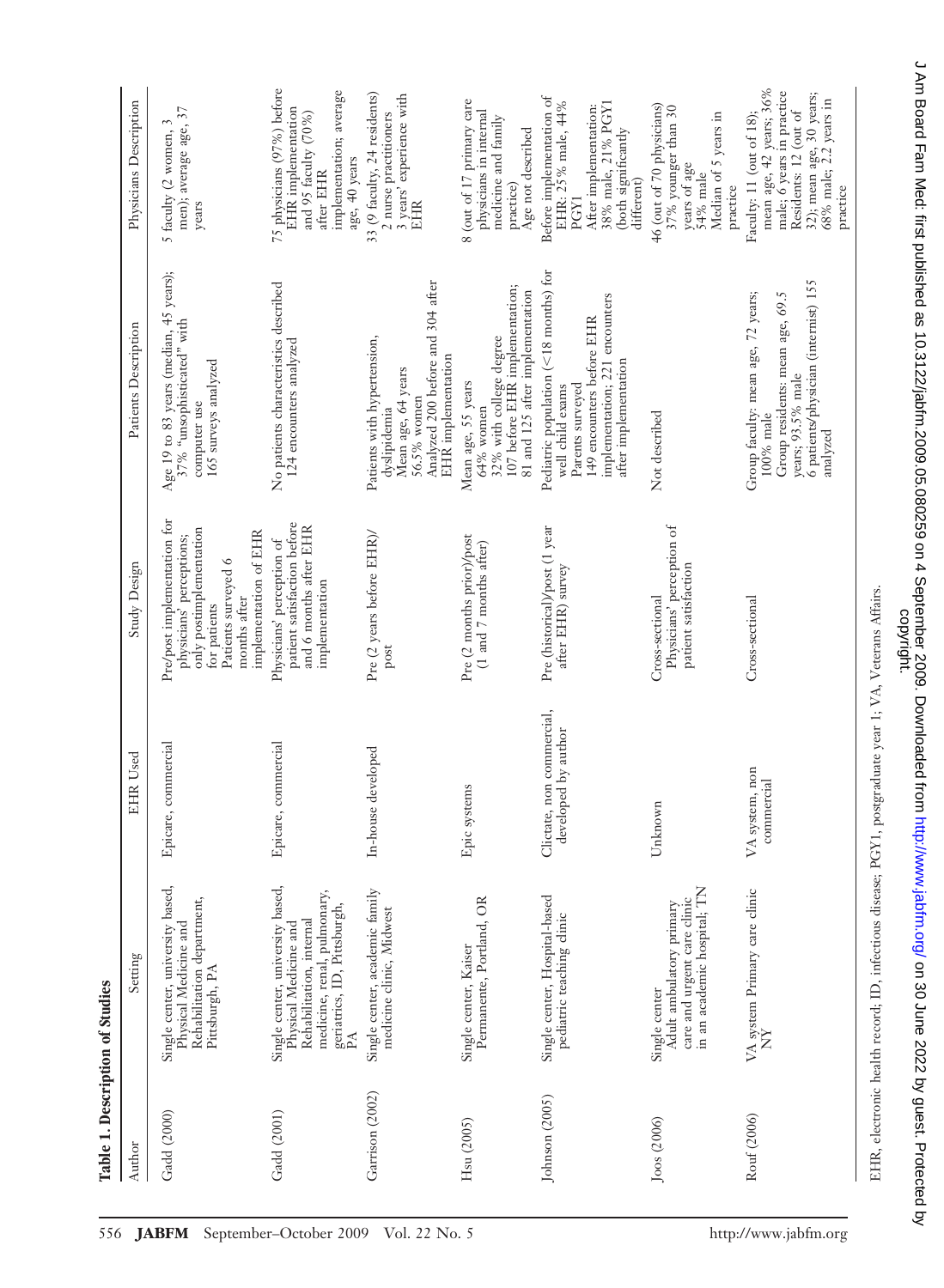| monomonom       |                                                          |                                                                                                                                                                                    |                                                                                                                                                                 |                                                                                                                                                                |                                                                                                                                                                                                                  |
|-----------------|----------------------------------------------------------|------------------------------------------------------------------------------------------------------------------------------------------------------------------------------------|-----------------------------------------------------------------------------------------------------------------------------------------------------------------|----------------------------------------------------------------------------------------------------------------------------------------------------------------|------------------------------------------------------------------------------------------------------------------------------------------------------------------------------------------------------------------|
| Study           | Funding                                                  | Population                                                                                                                                                                         | Independent Variable                                                                                                                                            | Dependent Variable                                                                                                                                             | Other Methodological Issues                                                                                                                                                                                      |
| Gadd (2000)     | None specified                                           | Sampling method: non random,<br>Sample size: not justified<br>82%<br>Response rate:<br>sequential                                                                                  | EHR was in the exam room for<br>Unsure how many physicians<br>more than 6 months prior to<br>used it or how they did<br>data collection                         | Survey for patient satisfaction<br>Blinding of data collector:<br>attitudes, developed and<br>Blinding of analyst: not<br>specified<br>validated<br><b>N/A</b> | Possible variable experience with<br>considered in analysis: patient<br>EHR usage inside the room<br>computer sophistication or<br>Potential confounders<br>age, gender, self-rated<br>computer use              |
| Gadd (2001)     | None specified                                           | $77\%$ in pre- and in<br>Sampling method: nonrandom<br>Sample size: not justified<br>Response rate:<br>post-                                                                       | Unsure how many physicians<br>postimplementation of EHR)<br>Time (preimplementation and<br>used EHR or how they did                                             | Blinding of data collector:<br>Blinding of analyst: not<br>Physicians' perception;<br>instrument validated<br>specified<br><b>N/A</b>                          | No confounders were considered<br>collection over 18 months<br>Postintervention data<br>in the analysis<br>period                                                                                                |
| Garrison (2002) | HRSA grant                                               | Sampling method: nonrandom for post-,<br>Comparison to a historical sample<br>Response rate 64% in post-<br>Clear eligibility criteria<br>Sample size justified<br>random for pre- | Describes if physicians used<br>EHR inside room<br>Time (pre/post)                                                                                              | this study, piloted, but no<br>Blinding of data collector<br>Questionnaire designed for<br>mention of validation<br>or data analyst: not<br>mentioned          | and patients' personal use of<br>Analyzed if associations with<br>physicians' computer skills<br>Addressed respondent bias<br>confounders mentioned<br>patients' perception of<br>No adjustments for<br>computer |
| Hsu (2005)      | Garfield memorial fund                                   | Sampling method: nonrandom; PCP<br>their patients;<br>Eligibility criteria defined<br>Patients' response rate: 80%<br>Sample size: not justified<br>volunteers and<br>convenience  | data collection times in post<br>Training happened between<br>(100% physicians attended)<br>Physicians familiar with the<br>system prior to the<br>intervention | No mention of blinding in<br>data collection or analysis<br>questionnaire, pre-tested;<br>based on "Medical<br>Outcomes Study"<br>Self-administered            | income, education, previously<br>reported health status, race/<br>ethnicity, annual household<br>analysis: age, gender, self-<br>Confounders considered in<br>seen the PCP                                       |
| Johnson (2005)  | Multiple*                                                | Sampling method: nonrandom in post-<br>Control: random selection, historical<br>Response rate 92% (post)<br>Sample size justified<br>Eligibility defined                           | Use of EHR assessed after the<br>encounter by physicians                                                                                                        | No mention of blinding of<br>tool developed by Wissow<br>el al to assess satisfaction<br>data collector or analyst<br>Questionnaire based on a                 | within physician correlations<br>analysis: Physician sex and<br>year of training, possible<br>Confounders considered in                                                                                          |
| Joos (2006)     | No funding                                               | Response rate 66% (physicians)<br>Sampling method: nonrandom,<br>Sample size not justified<br>convenient                                                                           | No direct assessment of use<br>EHR already in place before<br>questions (not after each<br>of EHR, but general<br>this survey done<br>encounter)                | Survey built after qualitative<br>section, tested for face<br>No blinding for data<br>collection or analysis<br>validity                                       | Confounders considered in the<br>skill, message basket use and<br>years of practice (but not for<br>analysis: gender, computer<br>the outcome of interest)                                                       |
| Rouf (2006)     | HRSA                                                     | Response rate 61% of attending and<br>Sampling method: nonrandom<br>Sample size not justified<br>38% of residents<br>Eligibility specified                                         | EHR already in place                                                                                                                                            | Questionnaires from Medical<br>Outcomes Study-reviewed<br>for face validity-and<br>No blinding<br>piloted                                                      | Confounders considered in the<br>analysis: done but not<br>specified which ones                                                                                                                                  |
|                 | *Funding from Robert Wood Johnson Foundation, Agency for | of Health and Human Services, National Center for Injury Prevention and Control.                                                                                                   | Healthcare Research and Quality, Maternal and Child Health Bureau, Health Resources and Services Administration-Department                                      |                                                                                                                                                                |                                                                                                                                                                                                                  |

Table 2. Methodological Evaluation of Studies **Table 2. Methodological Evaluation of Studies** EHR, electronic health record; HRSA, Health Resources and Services Administration; PCP, primary care physician.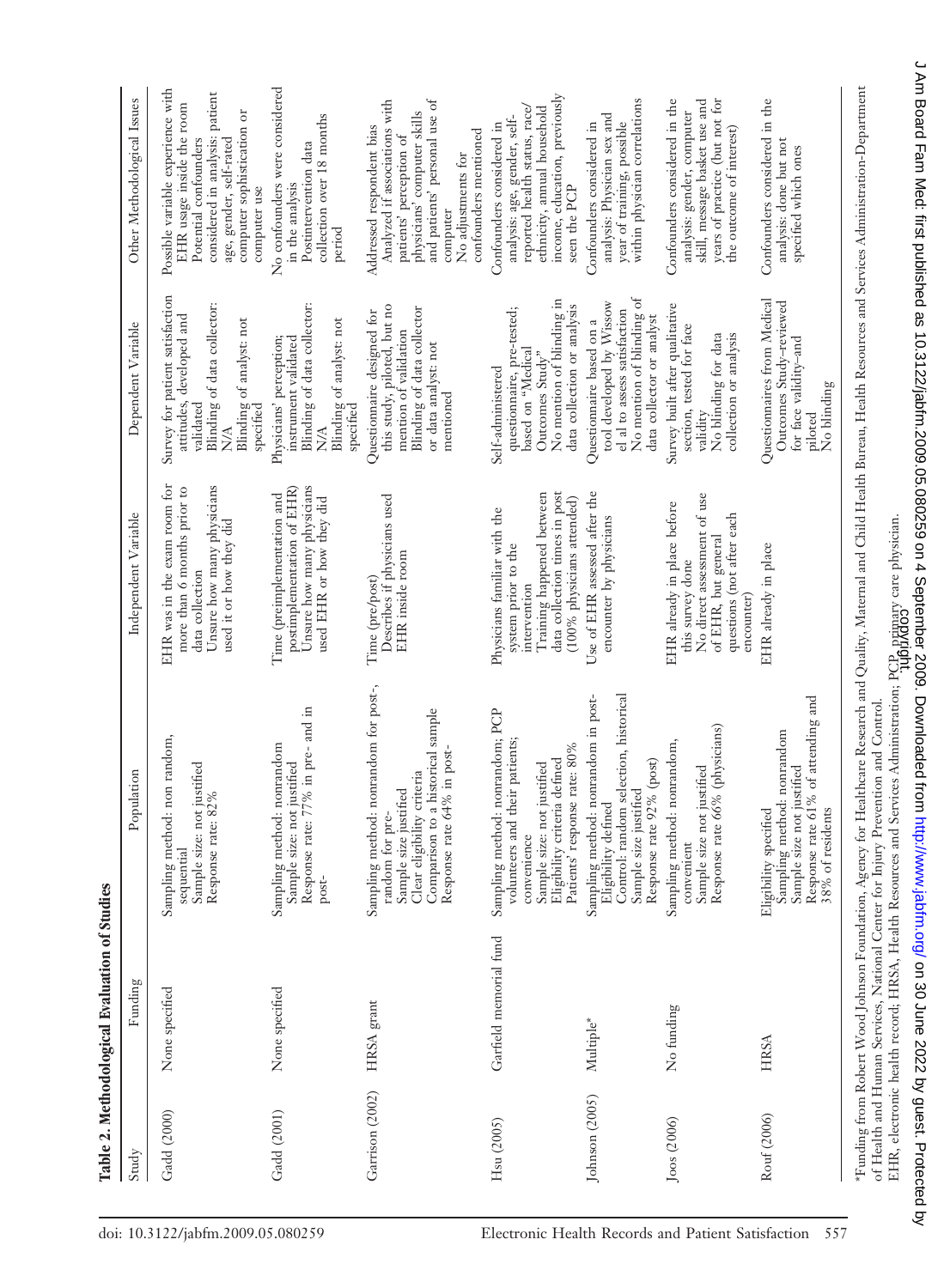| Table 3. Summary of Studies' Findings |                                                                                                                             |                                                                                                                                                                                                                                                      |                                                                                                                                                                                                                                                |                    |
|---------------------------------------|-----------------------------------------------------------------------------------------------------------------------------|------------------------------------------------------------------------------------------------------------------------------------------------------------------------------------------------------------------------------------------------------|------------------------------------------------------------------------------------------------------------------------------------------------------------------------------------------------------------------------------------------------|--------------------|
| Author                                | Outcome                                                                                                                     | Results                                                                                                                                                                                                                                              | Authors' Conclusion                                                                                                                                                                                                                            | Our Interpretation |
| Gadd (2000)                           | 1 to 5 Likert scale (strongly disagree to<br>strongly agree)                                                                | General Satisfaction Scale 4.59 (±0.47);<br>Physician Computer Use Scale 4.00<br>$(1.68)$ *                                                                                                                                                          | Patients did not indicate a sense of<br>loss of rapport with their<br>physicians                                                                                                                                                               | Neutral            |
| Gadd (2001)                           | 1 to 5 Likert scale (highly detrimental<br>to highly beneficial)                                                            | After implementation: mean score,<br>Before implementation: mean score,<br>3.20 $(\pm 0.60)$<br>$2.91(\pm 0.85)$<br>$P = .019$                                                                                                                       | patient's satisfaction with quality<br>of care and physician autonomy<br>Physicians perceive EHR use had<br>a detrimental impact on                                                                                                            | Negative           |
| Garrison (2002)                       | Percentage of "excellent or very good"<br>to "How would you rate the overall<br>care you received?"                         | After implementation: 83.5%<br>Before implementation: 81%<br>$P = NS$                                                                                                                                                                                | introduction of point-of-care<br>computers at the clinic<br>No difference in patient<br>satisfaction after the                                                                                                                                 | Neutral            |
| Hsu (2005)                            | Percentage of reporting "excellent<br>satisfaction"                                                                         | 7 months after implementation: OR,<br>2 months before implementation: OR,<br>1 month after implementation: OR,<br>1.64; 95% CI, 0.83-3.24<br>1.50; 95% CI, 1.01-2.22<br>1 (reference)                                                                | on physician-patient interactions<br>The examination room computers<br>seemed to have positive effects                                                                                                                                         | Positive           |
| Johnson (2005)                        | Percentage who report "strongly agree"<br>to satisfaction with attention given<br>by physician and medical care<br>received | implementation being the reference<br>implementation being the reference<br>After implementation: OR, 0.89;<br>After implementation: OR, 1.77;<br>95% CI, 0.97 to 3.25, before<br>95% CI, 0.49 to 1.59, before<br>Medical care received<br>Attention | documentation in a primary care<br>The adoption of computer based<br>satisfaction with the encounter<br>significantly affect parent<br>pediatric clinic did not                                                                                | Neutral            |
| Joos (2006)                           | Percentage of response to "the new<br>system has increased patient<br>satisfaction"                                         | 62% neutral<br>7% disagree<br>31% agree                                                                                                                                                                                                              | or not the use of EHR impacted<br>Physicians did not know whether<br>patient satisfaction                                                                                                                                                      | Neutral            |
| Rouf (2007)                           | Percentage that "strongly agree" they<br>relationship with physician<br>were satisfied with overall                         | Patients seeing faculty: $71\%$ ; $P = .02$<br>Patients seeing residents: 50%                                                                                                                                                                        | of all patients reported that the<br>interaction. However, only 8%<br>computer interfered with their<br>effect on the patient-physician<br>more likely to report negative<br>relationship with their doctor.<br>Patients seeing residents were | Neutral            |
|                                       |                                                                                                                             | *General Satisfaction Scale: 10 overall visit and patient satisfaction items; Physician Computer Use Scale: 5 computer-related satisfaction items.                                                                                                   |                                                                                                                                                                                                                                                |                    |

EHR, electronic health record; OR, odds ratio. EHR, electronic health record; OR, odds ratio. J Am Board Fam Med: first published as 10.312/jabfm.2009.05.080259 on 4 September 2009. Downloaded from http://www.jabfm.org/ on 30 June 2022 by guest. Protected by<br>copyright. d 2022 by guest. Protected as 10.3122/jabi/in.org/ June 2009.0802. Downloaded from Board Fam Media 10.009. Downloaded from Media Media 10.02. Dy guest. Protected by guest. Protected by guest. Protected from Digitm.org/ Jun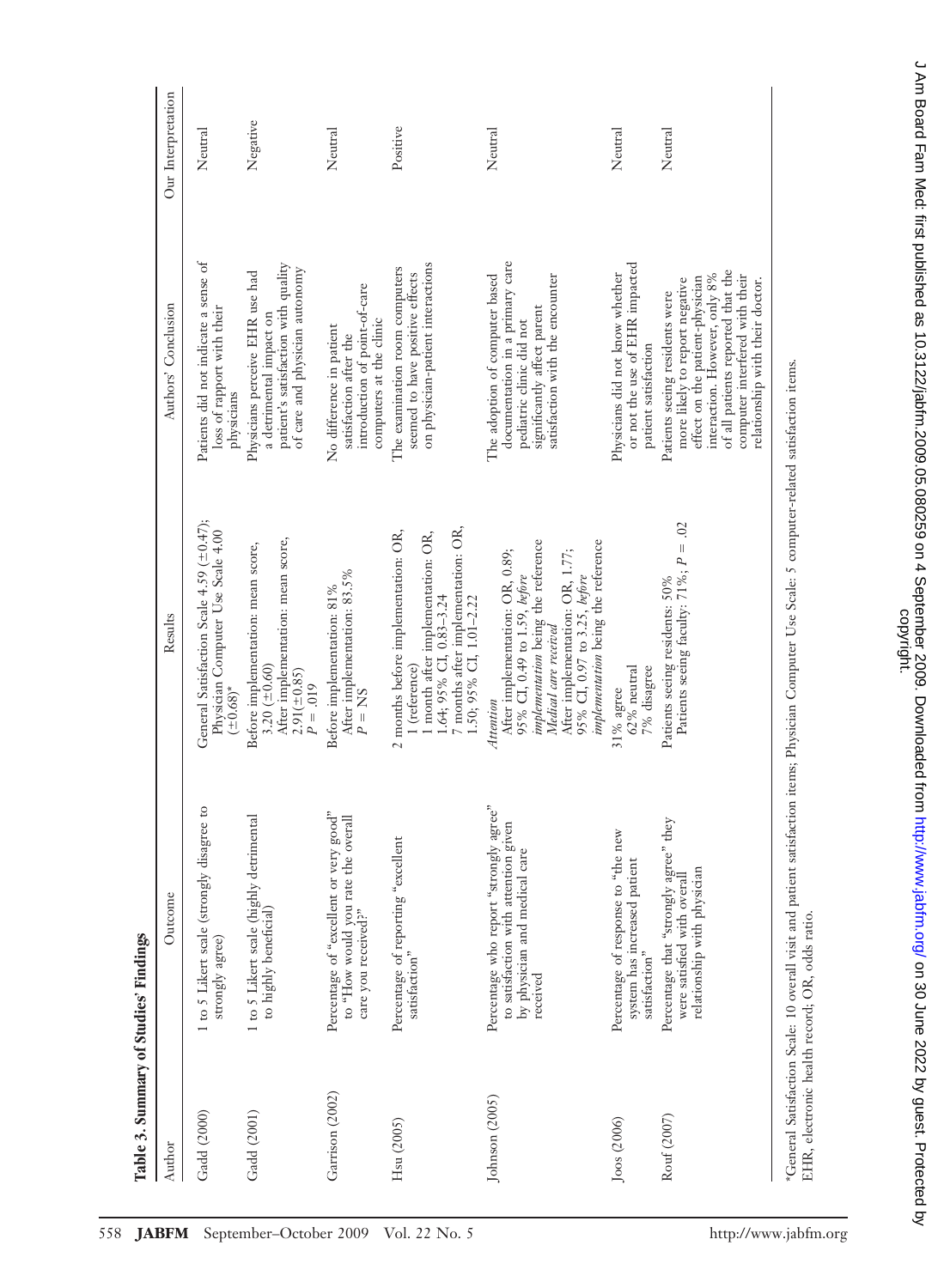EHR on the physician-patient interaction. This patient population was predominantly white, male, and elderly. The researchers compared responses between those patients seeing residents versus those patients seeing faculty; both resident and faculty used EHRs during the visit. Rouf et  $al<sup>23</sup>$  used the patient-physician dyad as the unit of analysis and statistically adjusted for the clustering effect of individual patients within physicians. They found that patients seeing trainees were more likely to report potentially negative effects of the computers on their clinical interaction than the patients seeing faculty. Specifically, patients seeing residents were less likely to "strongly agree" that they were satisfied with their overall relationship with the physician than were patients seeing faculty (50% vs 71%, respectively;  $P = .02$ ). Few patients overall (8%), however, thought that the computer interfered with the patient-physician relationship.

Joos et al<sup>28</sup> also used surveys after EHR implementation to explore its effect on patient satisfaction along with other aspects of clinic process improvement. They only surveyed physicians, so the measures of patient satisfaction were based on physician perception. Of the 66% of physicians who responded to the survey, 62% did not think that the EHR had an effect on patient satisfaction whereas 31% felt that the new system had increased satisfaction and 7% felt that it had decreased satisfaction.

In 2000, Gadd and Penrod<sup>8</sup> also found no significant effect on patient satisfaction with physician use of EHR during the encounter. Although this study was a pre/post design, the relevant variables to this review were only measured once (post) and thus we include their results with the other crosssectional studies*.* They surveyed physicians in Physical Medicine and Rehabilitation outpatient facilities before and after EHR implementation. They also surveyed patients after the implementation regarding "general satisfaction" and "physician computer use." Physicians perceived no effect on patient satisfaction (results cited as "not significant"; numeric results not available) whereas patients reported a high general satisfaction scale (mean score, 4.59 out of 5.00 possible points; SD, 0.47).

# *Pre/Post Studies' Findings*

Two of the 4 studies that evaluated patient satisfaction before and after EHR implementation found no effect on patient satisfaction (ie, neutral results by Johnson et al<sup>31</sup> and Garrison et al<sup>30</sup>), whereas one found a positive result (Hsu et al<sup>2</sup>) and another found a negative effect (Gadd and Pen $rod<sup>29</sup>$  (Table 3).

Hsu et  $al^2$  showed positive findings when assessing patient satisfaction 2 months before and at 1 and 7 months after EHR implementation.<sup>2</sup> Overall, patients' satisfaction with visits increased 7 months after the introduction of computers (odds ratio [OR], 1.50; 95% CI, 1.01–2.52) without significant negative effects on other areas such as time available for patient concerns or communication about psychosocial issues.

Johnson et  $al<sup>31</sup>$  assessed parent and physician satisfaction with ambulatory pediatric visits by comparing preintervention group visits, which used paper-based forms for data entry, versus postintervention visits, which used computer-based documentation. They measured 7 components of the health maintenance encounter, including interim history, social history, anticipatory guidance, developmental assessment, physical examination, assessment, and plan. Results showed no change (ie, a neutral result) in overall parent and physician satisfaction, particularly regarding the attention given by the physician to the patient and family (OR, 0.89; 95% CI, 0.49-1.59) as well as the overall quality of the medical care received (OR, 1.77; 95% CI, 0.97–3.25).

Garrison et al $30$  also found a neutral effect of EHR use on patient satisfaction. They mailed surveys to patients in a family practice office to assess the patients' overall satisfaction with the quality of the health care they received along with their opinions about how their physicians' computer use affected their visit. There were no differences in overall satisfaction between the 1995 survey before adoption of EHR use and the current survey (*P* reported as "nonsignificant"; specific numerical results are in Table 3).

The study by Gadd and Penrod,<sup>29</sup> published in 2001, tried to determine whether EMR use had any negative impact on patient satisfaction by surveying 6 outpatient practices. Similar to Joos et al, $^{28}$  they used the physician's perception of patient satisfaction as their outcome. The preimplementation survey mean was 3.20 (SD, 0.60) and the postimplementation survey mean was 2.91 (SD, 0.85), resulting in a difference of  $-0.29$  (standard error, 0.12;  $P = .019$ ). They concluded that physicians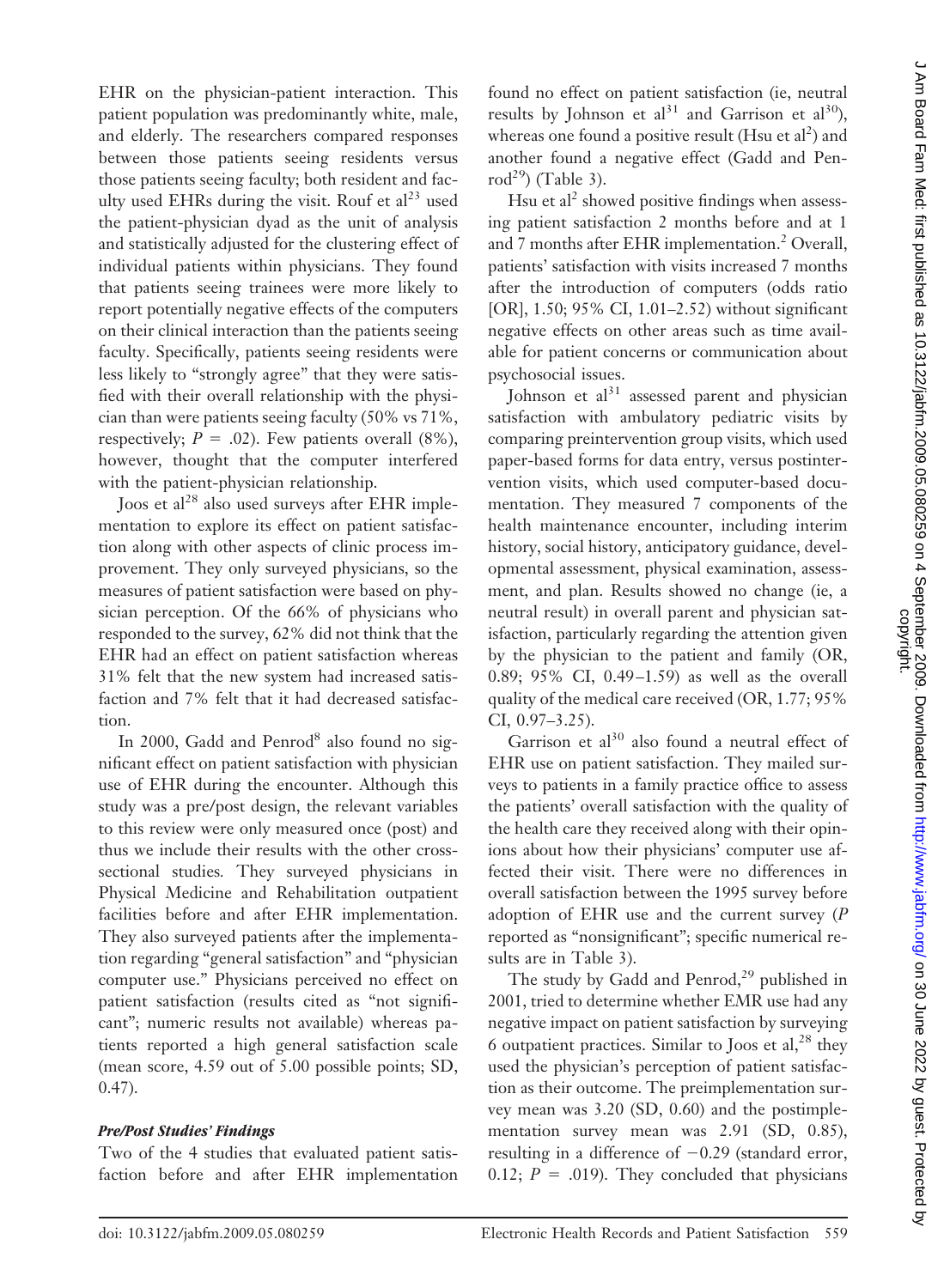perceive a decrease in patient satisfaction after EHR implementation.

#### *Meta-Analysis Results*

Of the 7 articles in this review, 2 (Joos et  $al^{28}$  and Rouf et al<sup>23</sup>) only give information after EHR implementation.

A further look into the 2 Gadd and Penrod<sup>8,29</sup> (2000 and 2001) articles show both slightly favoring satisfaction before implementation of EHR with higher average satisfaction scores than those after EHR implementation (one article was statistically significant).

For the remaining 3 pre/post design articles, all give percentage responses that can be quantitatively pooled. The individual results were for Garrison et al<sup>30</sup> (83.5% vs 80.5%), Hsu et al<sup>2</sup> (62.8% vs 55.3%), and Johnson et al<sup>31</sup> (83.6% vs 80.5%), all comparing satisfaction after EHR implementation with satisfaction before EHR implementation, respectively. Using random effects modeling for the difference in rates yielded a pooled average difference of 3.7% (95% bootstrap CI of 2.9% to 5.2%). This finding implies that patients' satisfaction responses may be anywhere from approximately 3 to 5 percentage points higher after the EHR is introduced.

This last section is given for the purposes of being thorough. We caution putting too much emphasis on this interpretation because it represents pooling of only 3 out of 7 articles in our review.

#### **Discussion**

Our goal was to describe patient satisfaction with physician EHR use in a manner that would be highly applicable to current US physicians using, or considering the use of, an EHR system in the ambulatory care setting. Thus, we excluded studies from before 2000, which reviewed systems less commonly in use today. Because the EHR adoption process has been different in Europe, we also excluded papers not in English or studies performed outside of the United States.

Applying these criteria, we found 7 studies that examined patient satisfaction after an ambulatory visit during which the physician used an EHR system in front of the patient. These studies showed mostly a positive or neutral effect of physician EHR use on patient satisfaction, but difficulties inherent in the use of patient satisfaction as an outcome variable are an important limitation to the utility of our findings.

Patient satisfaction as an outcome variable is difficult to precisely measure,<sup>32</sup> presenting a significant limitation to our study. Many definitions and elements of patient satisfaction exist in the patient satisfaction literature, including patients' expectations as customers,<sup>33,34</sup> patients' comfort with their physical surroundings,<sup>35,36</sup> and patients' perceptions of their providers' competence and caring.37,38 The disparity of measures that the researchers of our 7 articles used reflect only some of the wide array of patient satisfaction measures available.<sup>39</sup> In addition, patients tend to rate their physicians favorably,<sup>39</sup> which can make identifying any change in satisfaction challenging, regardless of metric.<sup>40</sup>

A second limitation to our review was the lack of high-quality randomized control trials coupled with concerns regarding both internal and external validity (Table 2). Examination of our studies' internal validity revealed that only Garrison et  $al<sup>30</sup>$ and Johnson et  $al<sup>31</sup>$  justified their sample size. In addition, Gadd and Penrod<sup>29</sup> and Garrison et al<sup>30</sup> did not consider any potential confounders in their analyses. Blinding of analyzers was not described in any of these 7 articles. Some studies (Gadd and Penrod (2000), $^8$  Gadd and Penrod (2001), $^{29}$  and Joos et al<sup>28</sup>) did not explicitly measure if the physician used the EHR during the patient encounter. All of these issues—nonjustified sample size, lack of consideration regarding confounders, no direct measure of EHR use—present concerns about the accuracy of the researchers' results in these articles.

Regarding external validity, not one of the 7 included articles randomly selected their patients. At least 2 studies (Hsu et al<sup>2</sup> and Joos et al<sup>28</sup>) stated that they used a convenience sample. Although lack of randomization and use of a convenience sample are reasonable methodological choices for these types of study design, they still limit the generalizability of these researchers' findings.

Despite these limitations, these studies still yielded several useful and intriguing findings. For example, patient satisfaction in Johnson et  $al<sup>31</sup>$  was dependent on physician users' experience with computers and their years in practice. The study by Rouf et  $al<sup>23</sup>$  similarly stated that patient satisfaction was higher with faculty physicians compared with resident physicians. Both of the Gadd and Penrod8,29 studies included more precise descriptions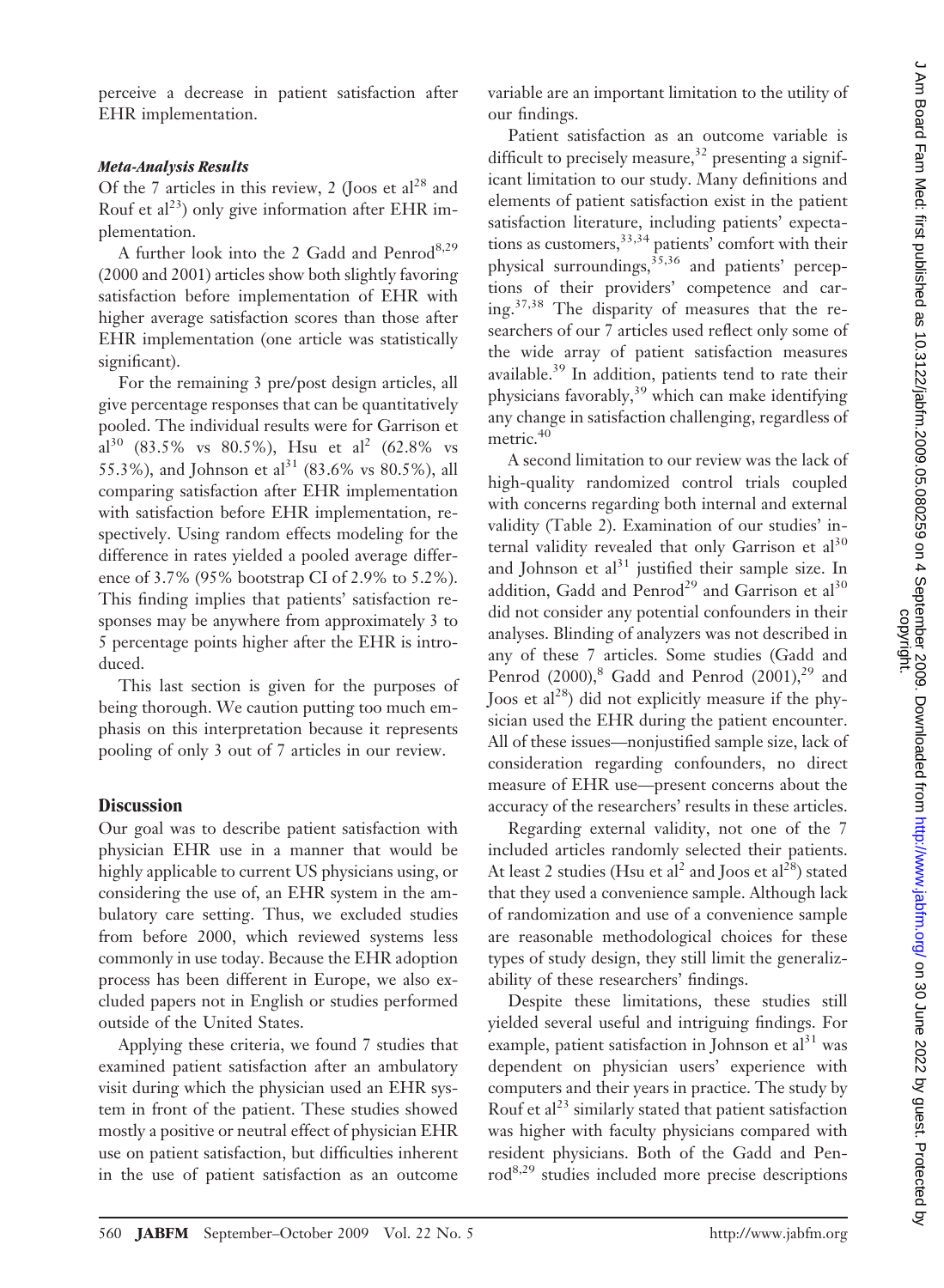of physician concerns about EHR implementation: increased time needed to enter orders, increased time needed to provide complete documentation, and effect on rapport between physicians and patients. The mechanisms and biases behind these findings deserve further examination.

Practitioners believe that EHR is good for health care, but the EHR's imprecisely defined effect on patients leads to understandable hesitation by some to implement this beneficial tool.<sup>23,29</sup> Our systematic review found a mostly positive or neutral effect of physician EHR use on patient satisfaction, but more rigorous studies should be done to more precisely quantify and describe the impact of EHRs on patient satisfaction.

We would like to acknowledge Ahlam Saleh, MD, MLS, reference librarian at the Health Sciences Library System at the University of Pittsburgh; Amy Haugh, MLS, director of the Medical Library Services at University of Pittsburgh Medical Center, St. Margaret; and Karen Zundel, MLS, AHIP, manager of the Health Services Library at University of Pittsburgh Medical Center, McKeesport. We would also like to acknowledge Hajime Kojima, MD, MPH, for his support during the initial phases of the project.

#### **References**

- 1. Jha AK, Ferris TG, Donelan K, et al. How common are electronic health records in the United States? A summary of the evidence. Health Aff (Millwood) 2006;25:w496 –507.
- 2. Hsu J, Huang J, Fung V, et al. Health information technology and physician-patient interactions: impact of computers on communication during outpatient primary care visits [see comment]. J Am Med Inform Assoc 2005;12:474 – 80.
- 3. McDonald CJ, Overhage JM, Tierney WM, et al. The Regenstrief Medical Record System: a quarter century experience. Int J Med Inform 1999;54:225– 53.
- 4. Zenni EA, Robinson TN. Effects of structured encounter forms on pediatric house staff knowledge, parent satisfaction, and quality of care. A randomized, controlled trial. Arch Pediatr Adolesc Med 1996;150:975– 80.
- 5. Bell DS, Greenes RA. Evaluation of UltraSTAR: performance of a collaborative structured data entry system. Proc Annu Symp Comput Appl Med Care 1994;216 –22.
- 6. Martin JC, Avant RF, Bowman MA, et al. The Future of Family Medicine: a collaborative project of the family medicine community. Ann Fam Med 2004;2(Suppl 1):S3–32.
- 7. Bush GW. Executive order 13335 of April 27, 2004: incentives for the use of health information technology and establishing the position of the National

Health Information Technology Coordinator. Federal Register, Vol. 69, No. 84, Presidential documents. Available at: http://edocket.access.gpo.gov/ 2004/pdf/04-10024.pdf. Accessed October 26, 2008.

- 8. Gadd CS, Penrod LE. Dichotomy between physicians' and patients' attitudes regarding EMR use during outpatient encounters. Proc AMIA Symp 2000:275–9.
- 9. Bein B. AMA delegates adopt AAFP's joint principles of patient-centered medical home. Ann Fam Med 2009;7:86-7.
- 10. Dugdale DC, Epstein R, Pantilat SZ. Time and the patient-physician relationship. J Gen Intern Med 1999;14(Suppl 1):S34 – 40.
- 11. Schwenk TL, Evans DL, Laden SK, Lewis L. Treatment outcome and physician-patient communication in primary care patients with chronic, recurrent depression. Am J Psychiatry 2004;161:1892–901.
- 12. Rotenberg KJ, Cunningham J, Hayton N, et al. Development of a Children's Trust in General Physicians Scale. Child Care Health Dev 2008;34:748 –56.
- 13. Moffat M, Cleland J, van der Molen T, Price D. Poor communication may impair optimal asthma care: a qualitative study. Fam Pract 2007;24:65–70.
- 14. Halbesleben JR, Rathert C. Linking physician burnout and patient outcomes: exploring the dyadic relationship between physicians and patients. Health Care Manage Rev 2008;33:29 –39.
- 15. Kim TW, Samet JH, Cheng DM, Winter MR, Safran DG, Saitz R. Primary care quality and addiction severity: a prospective cohort study. Health Serv Res 2007;42:755–72.
- 16. Maly RC, Stein JA, Umezawa Y, Leake B, Anglin MD. Racial/ethnic differences in breast cancer outcomes among older patients: effects of physician communication and patient empowerment. Health Psychol 2008;27:728 –36.
- 17. Safran DG, Taira DA, Rogers WH, Kosinski M, Ware JE, Tarlov AR. Linking primary care performance to outcomes of care. J Fam Pract 1998;47: 213–20.
- 18. Chen JY, Tao ML, Tisnado D, et al. Impact of physician-patient discussions on patient satisfaction. Med Care 2008;46:1157–62.
- 19. Keating NL, Green DC, Kao AC, Gazmararian JA, Wu VY, Cleary PD. How are patients' specific ambulatory care experiences related to trust, satisfaction, and considering changing physicians? J Gen Intern Med 2002;17:29 –39.
- 20. Waljee JF, Hu ES, Newman LA, Alderman AK. Correlates of patient satisfaction and provider trust after breast-conserving surgery. Cancer 2008;112: 1679 – 87.
- 21. Hamasaki T, Takehara T, Hagihara A. Physicians' communication skills with patients and legal liability in decided medical malpractice litigation cases in Japan. BMC Fam Pract 2008;9:43.
- 22. Stelfox HT, Gandhi TK, Orav EJ, Gustafson ML.